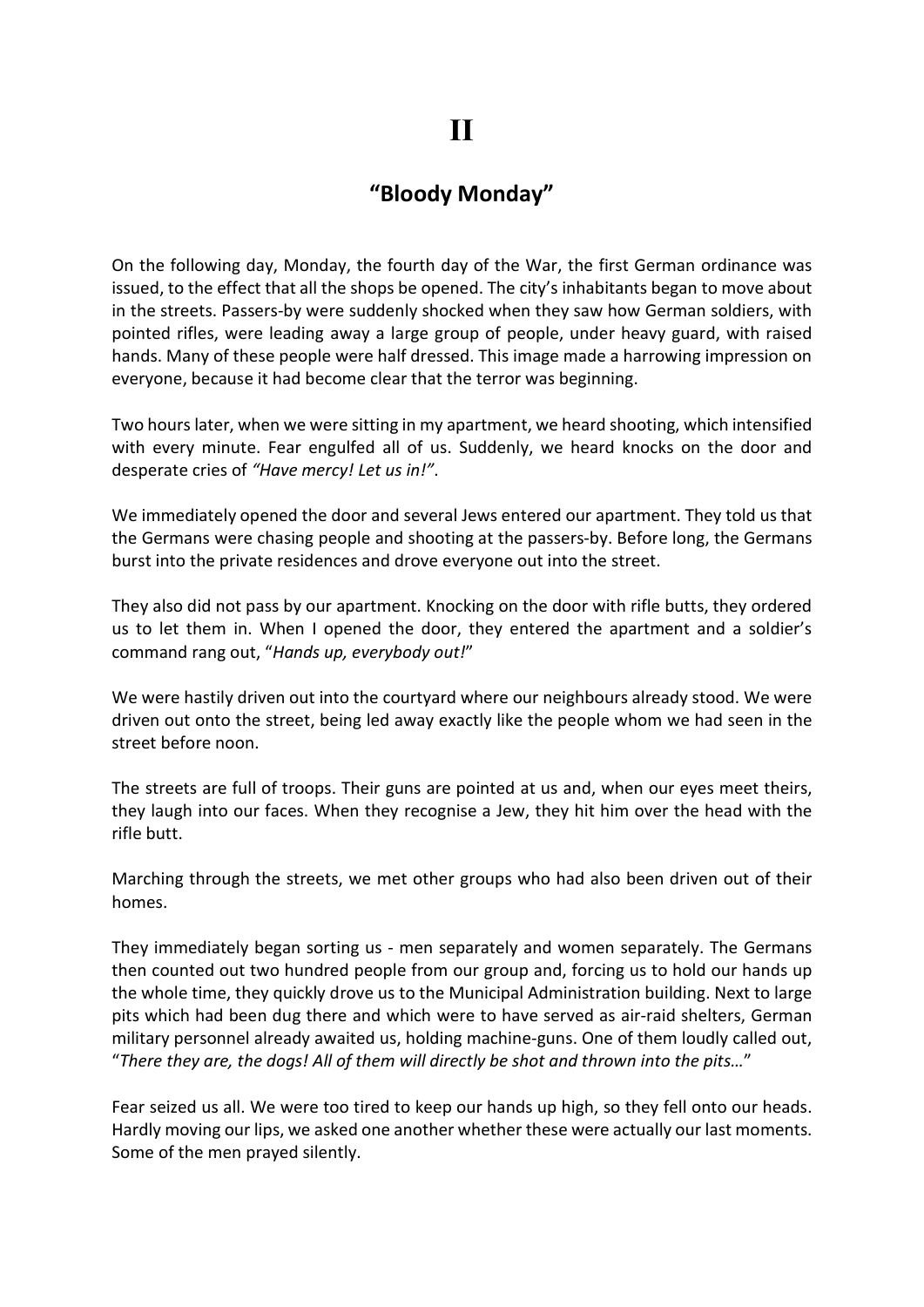At this point, the following characteristic episode should be mentioned. It unfolded there during those horrifying moments - a young Jewish man, some thirty-odd years old, standing in the row with all of us, was trembling terribly, during which urine began streaming down his trousers. One of the officers, who was standing near us, noticed this. He approached the young man and asked him, "Why are you shaking, you swine? Now you're afraid. Why did you shoot at our troops?"

Upon hearing such words, all of us immediately realised what was [now] our standing in the world. Our musings were quickly interrupted when a Pole, who also stood with us in the row, suddenly called to the officer in broken German, "Cursed Jew, he is guilty, we are innocent". However, the officer immediately reassured him, "We will soon be finished with the Jews".

After holding us in a standing position under the burning sun for nearly two hours, without allowing us to move from our places, ten military men emerged from the Municipal Administration building and began to search each of us. Whoever was found with a razor, a pocket knife or any other sharp objects on his person, was forced to immediately jump into one of the pits, which were surrounded by soldiers who continuously shot at the people inside them.

If a person had no sharp objects in his possession, his fate hung with the soldier who was searching him - viz. whether the soldier found him pleasing or not. The selection of people for death was done at such a pace that queues of people, awaiting their doom, had already formed near the pits. Seeing the executions before their eyes, the men wrung their hands, tore out their hair and flung themselves to the ground, screaming and crying out for help with their last strength.

I was standing in the middle of the group and awaited my turn to be searched. Some secret force drove me out of the line. I went up to a German, who seemed to me to have a more lenient appearance. I unbuttoned my overcoat and emptied out the contents of the pockets - a pencil, a pen, a wallet and a handkerchief and, giving everything over to the German, I said to him, "See, I have nothing more with me. But I've left my elderly parents, a wife and a child at home, who cannot survive without me".

The German glanced at me and told me to stand to the left, viz. among those who were to be left alive. I breathed more freely.

Standing thus in the group of those who had been saved, with our hands raised and facing the pit where the first Częstochowa victims had been killed, I noticed how the Pole, who had given away the trembling Jew from our row, was pushed into the pit and a German immediately shot him, whereas the trembling young man was put in the group of the saved.

The young man, who was religious, could not believe his luck and said, "God had mercy on me and punished the wicked man who gave me away."

Barely a third of the people, who had been led with us to the pits, remained alive.